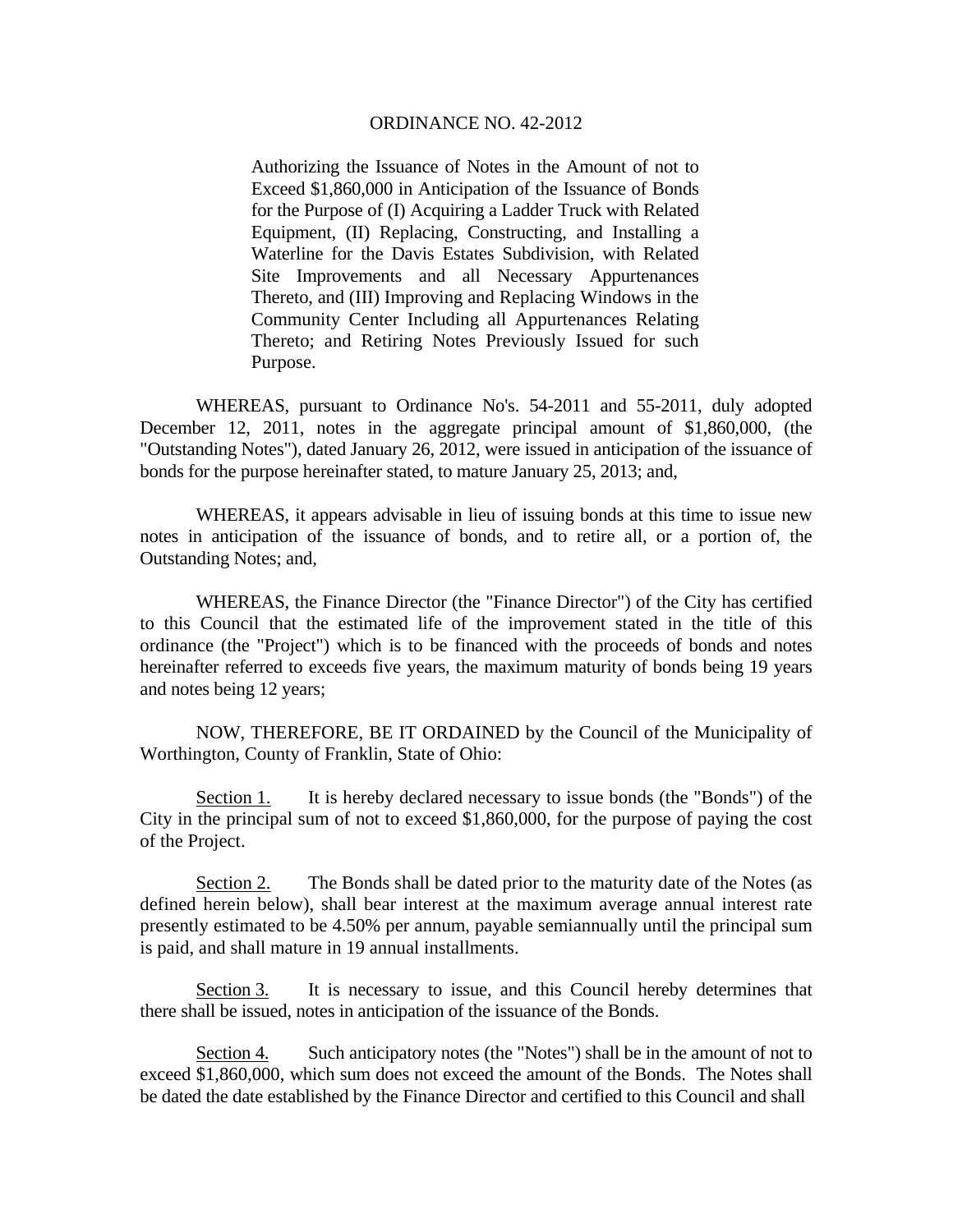## ORDINANCE NO. 42-2012

mature on such date as shall be determined by the Finance Director and certified to this Council, provided that such date shall not be later than one year after the date of issuance of the Notes.

 The Finance Director is hereby authorized and directed to execute a Certificate of Fiscal Officer Relating to Terms of Notes (the "Certificate of Fiscal Officer") setting forth and determining such terms and other matters pertaining to the Notes, their issuance, sale or delivery, including without limitation the aggregate principal amount of the Notes to be issued, the dated date of the Notes, the maturity date of the Notes, the purchase price of the Notes, the specified interest rate of the Notes and shall include such additional information as is required by and consistent with the terms of this ordinance.

Section 5. The Notes shall be the full general obligation of the City, and the full faith, credit and revenue of the City are hereby pledged for the prompt payment of the same. The par value to be received from the sale of the Bonds and any excess funds resulting from the issuance of the Notes shall, to the extent necessary, be used only for the retirement of the Notes at maturity and are hereby pledged for such purpose.

Section 6. There shall be and is hereby levied annually on all the taxable property in the City, in addition to all other taxes and inside the City's charter millage limitation, a direct tax (the "Debt Service Levy") for each year during which any of the Notes are outstanding, in an amount not less than that which would have been levied if the Bonds had been issued without the prior issuance of the Notes, for the purpose of providing, and in an amount which is sufficient to provide, funds to pay interest upon the Notes as and when the same falls due and to provide a fund for the repayment of the principal of the Notes at maturity or upon redemption. The Debt Service Levy shall not be less than the interest and sinking fund tax required by Article XII, Section 11 of the Ohio Constitution.

Section 7. The Debt Service Levy shall be and is hereby ordered computed, certified, levied and extended upon the tax duplicate and collected by the same officers, in the same manner, and at the same time that taxes for general purposes for each of such years are certified, extended and collected. The Debt Service Levy shall be placed before and in preference to all other items and for the full amount thereof. The funds derived from the Debt Service Levy shall be placed in a separate and distinct fund, which shall be irrevocably pledged for the payments of the premium, if any, and interest on and principal of the Notes and Bonds when and as the same falls due. Notwithstanding the foregoing, if the City determines that funds will be available from other sources for the payment of the Notes and Bonds in any year, the amount of the Debt Service Levy for such year shall be reduced by the amount of funds which will be so available, and the City shall appropriate such funds to the payment of the Notes and Bonds in accordance with law.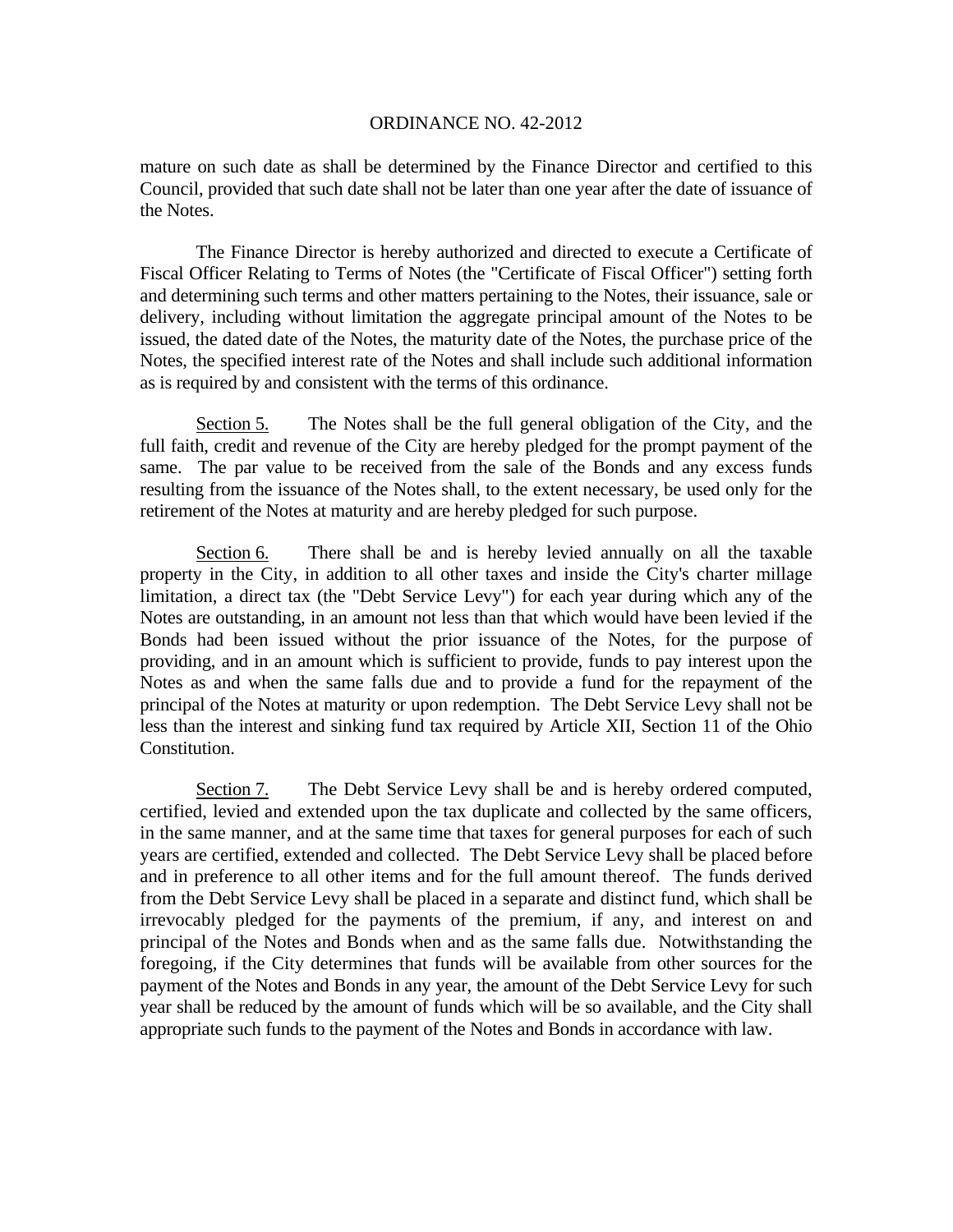Section 8. The Notes shall bear interest, based on a 360-day year of twelve 30day months, payable at maturity, at such rate per annum as shall be determined by the Finance Director and certified to this Council, provided that such rate shall not exceed ORDINANCE NO. 42-2012

5.00% per annum. The Notes shall be sold to the purchaser or purchasers (collectively, the "Original Purchaser") designated by the Finance Director on behalf of Council and certified to this Council in the Certificate of Fiscal Officer, at the purchase price set forth in the Certificate of Fiscal Officer, plus interest accrued, if any, to the date of delivery of the Notes to the Original Purchaser.

 The Finance Director is hereby authorized and directed to deliver the Notes, when executed, to the Original Purchaser upon payment of the purchase price and accrued interest, if any, to the date of delivery. The proceeds of such sale, except any accrued interest or premium thereon, shall be deposited in the Treasury of the City and used for the purpose aforesaid and for no other purpose. The accrued interest received from such sale shall be transferred to the City's Bond Retirement Fund to be applied to the payment of the principal of and interest on the Notes, or other obligations of the City, as permitted by law. Any premium from the sale of the Notes shall be deposited into the fund or funds specified in the Certificate of Fiscal Officer and shall be used for the proper purposes of such fund or funds.

Section 9. The Notes shall be executed by the Finance Director and the City Manager, provided that either or both of such signatures may be a facsimile, shall be designated "City of Worthington, Ohio Various Purpose Notes, Series 2013," or as otherwise determined by the Finance Director, and shall be payable as to both principal and interest at the office of Note Registrar (as defined hereinbelow). The Notes shall express upon their faces the purpose for which they are issued and that they are issued pursuant to this Ordinance. No Note shall be valid or become obligatory for any purpose or shall be entitled to any security or benefit under this Ordinance unless and until a certificate of authentication, as printed on the Note, is signed by the Note Registrar (as defined hereinbelow) as authenticating agent. Authentication by the Note Registrar shall be conclusive evidence that the Note so authenticated has been duly issued and delivered under this Ordinance and is entitled to the security and benefit of this Ordinance. The certificate of authentication may be signed by any officer or officers of the Note Registrar or by such other person acting as an agent of the Note Registrar as shall be approved by the Finance Director on behalf of the City. It shall not be necessary that the same authorized person sign the certificate of authentication on all of the Notes.

Section 10. The Finance Director is hereby authorized and directed to serve as authenticating agent, note registrar, transfer agent, and paying agent for the Notes (the "Note Registrar"), or to execute on behalf of the City a Note Registrar Agreement with such bank or other appropriate financial institution as shall be acceptable to the Finance Director and the Original Purchaser, pursuant to which such bank or financial institution shall agree to serve as the Note Registrar for the Notes. If at any time the Note Registrar shall be unable or unwilling to serve as such, or the Finance Director in such officer's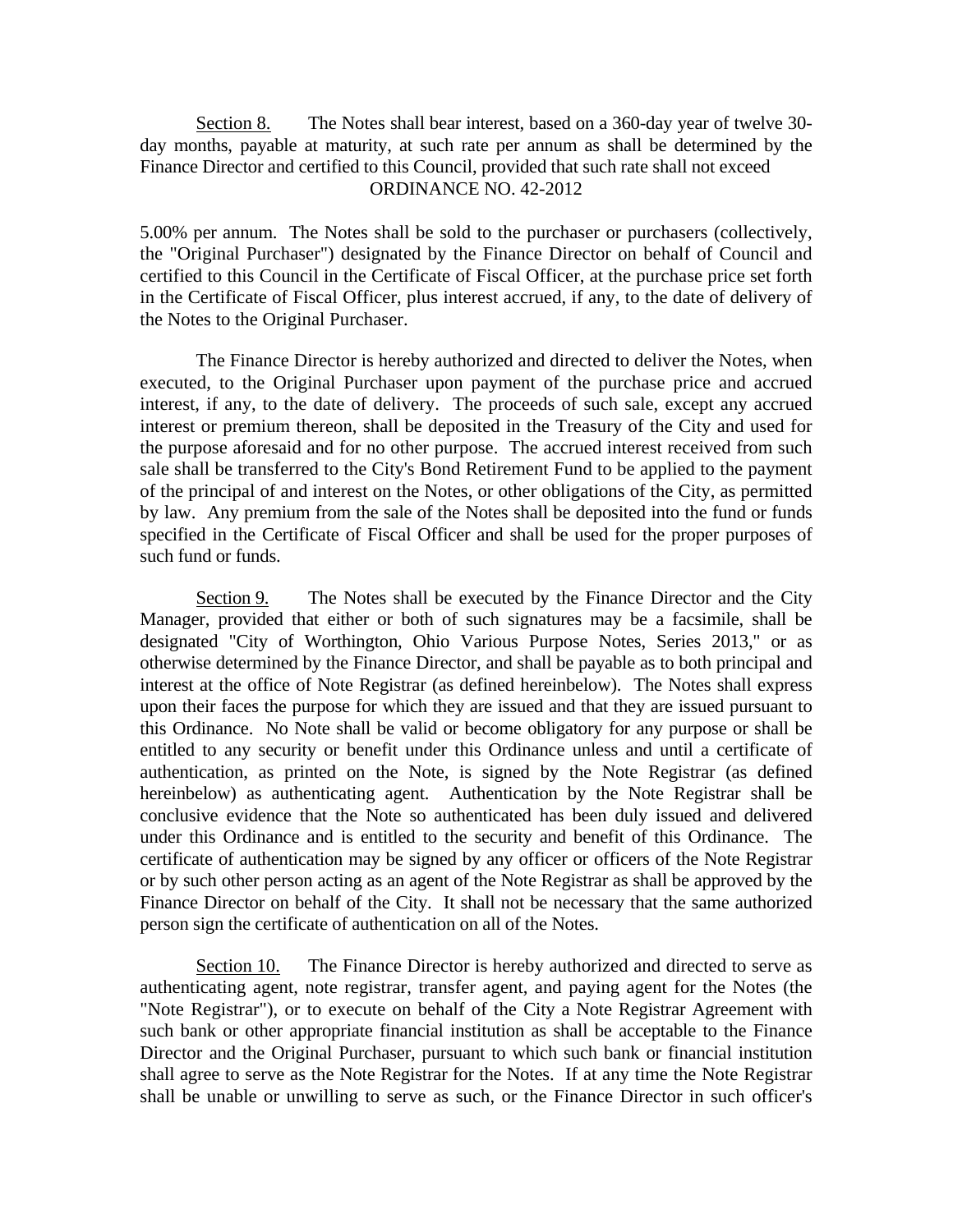discretion shall determine that it would be in the best interest of the City for such functions to be performed by another party, the Finance Director may, and is hereby authorized and directed to, enter into an agreement with a national banking association or ORDINANCE NO. 42-2012

other appropriate institution experienced in providing such services, to perform the services required of the Note Registrar hereunder. Each such successor Note Registrar shall promptly advise all noteholders of the change in identity and new address of the Note Registrar. So long as any of the Notes remain outstanding, the City shall cause to be maintained and kept by the Note Registrar, at the office of the Note Registrar, all books and records necessary for the registration, exchange and transfer of Notes as provided in this section (the "Note Register"). Subject to the provisions of this ordinance, the person in whose name any Note shall be registered on the Note Register shall be regarded as the absolute owner thereof for all purposes. Payment of or on account of the principal of and interest on any Note shall be made only to or upon the order of that person. Neither the City nor the Note Registrar shall be affected by any notice to the contrary, but the registration may be changed as herein provided. All payments shall be valid and effectual to satisfy and discharge the liability upon the Notes, including the interest thereon, to the extent of the amount or amounts so paid.

Any Notes, upon presentation and surrender at the office of the Note Registrar, together with a request for exchange signed by the registered owner or by a person authorized by the owner to do so by a power of attorney in a form satisfactory to the Note Registrar, may be exchanged for Notes of the same form and of any authorized denomination or denominations equal in the aggregate to the unmatured principal amount of the Notes surrendered, and bearing interest at the same rate and maturing on the same date.

A Note may be transferred only on the Note Register upon presentation and surrender thereof at the office of the Note Registrar, together with an assignment executed by the registered owner or by a person authorized by the owner to do so by a power of attorney in a form satisfactory to the Note Registrar. Upon that transfer, the Note Registrar shall complete, authenticate and deliver a new Note or Notes of any authorized denomination or denominations equal in the aggregate to the unmatured principal amount of the Notes surrendered, and bearing interest at the same rate and maturing on the same date.

The City and the Note Registrar shall not be required to transfer or exchange (i) any Note during a period beginning at the opening of business fifteen (15) days before the day of mailing of a notice of redemption of Notes, and ending at the close of business on the day of such mailing, or (ii) any Notes selected for redemption, in whole or in part, following the date of such mailing.

Section 11. In all cases in which Notes are exchanged or transferred hereunder, the City shall cause to be executed, and the Note Registrar shall authenticate and deliver, the Notes in accordance with the provisions of this ordinance. The exchange or transfer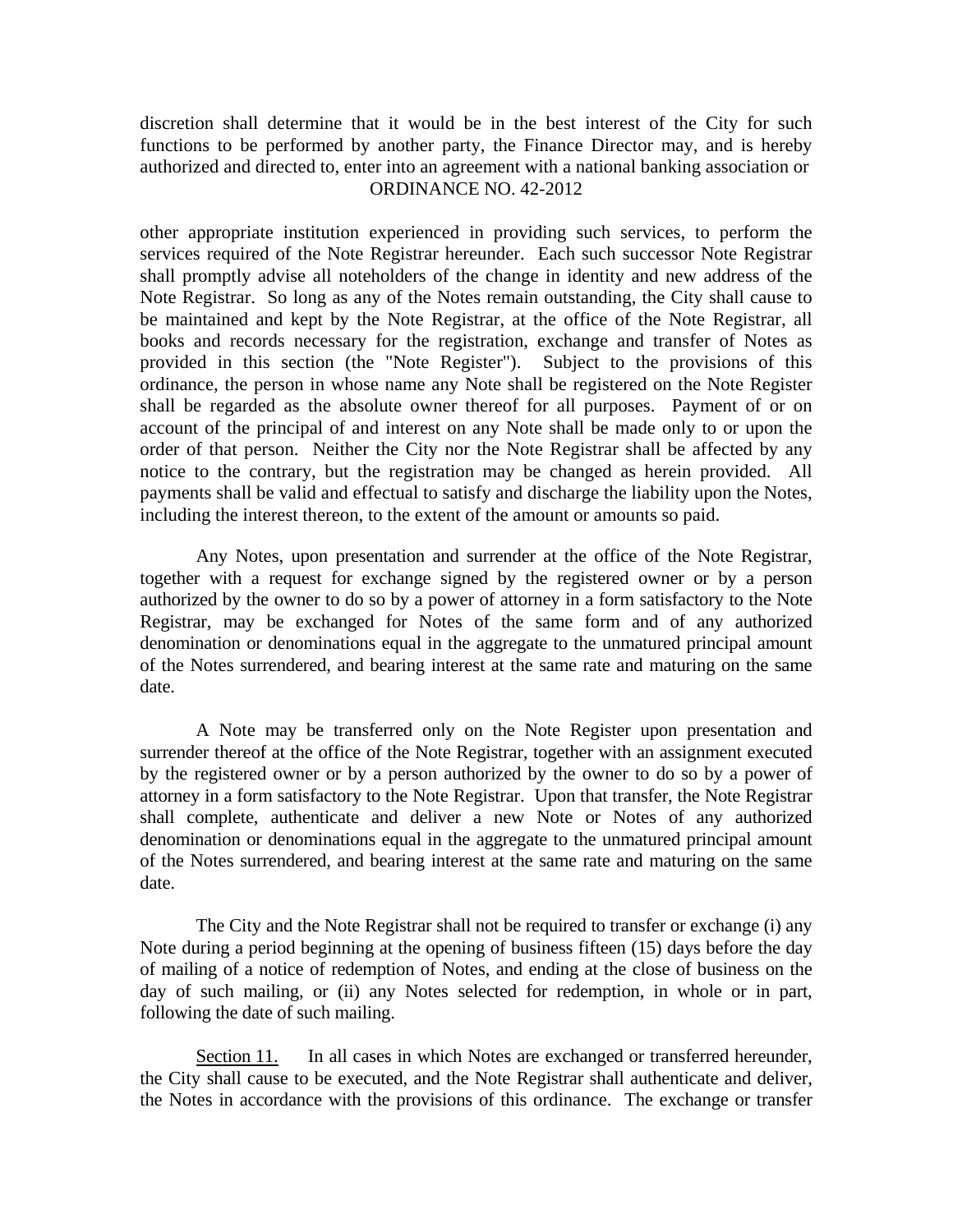shall be without charge to the owner; except that the Council and Note Registrar may make a charge sufficient to reimburse them for any tax or other governmental charge required to be paid with respect to the exchange or transfer. The Council or the Note Registrar may require that those charges, if any, be paid before it begins the procedure for the exchange or ORDINANCE NO. 42-2012

transfer of the Notes. All Notes issued upon any transfer or exchange shall be the valid obligations of the City, evidencing the same debt, and entitled to the same benefits under this ordinance, as the Notes surrendered upon that transfer or exchange.

Section 12. The City hereby covenants, pursuant to Section 133.05(B)(7), Ohio Revised Code, to appropriate annually from lawfully available municipal income taxes, and to continue to levy and collect municipal income taxes adequate to produce, amounts necessary to meet the debt charges on the Notes and the Bonds in each year until full payment is made.

Section 13. The City hereby covenants that it will comply with the requirements of all existing and future laws which must be satisfied in order that interest on the Notes is and will continue to be excluded from gross income for federal income tax purposes, including without limitation restrictions on the use of the property financed with the proceeds of the Notes so that the Notes will not constitute "private activity bonds" within the meaning of Section 141 of the Internal Revenue Code of 1986, as amended (the "Code"). The City further covenants that it will restrict the use of the proceeds of the Notes in such manner and to such extent, if any, as may be necessary, after taking into account reasonable expectations at the time the debt is incurred, so that they will not constitute arbitrage bonds under Section 148 of the Code and the regulations prescribed thereunder (the "Regulations").

 The Finance Director, or any other officer of the City, including the City Manager, is hereby authorized and directed (a) to make or effect any election, selection, designation, choice, consent, approval or waiver on behalf of the City with respect to the Notes as permitted or required to be made or given under the federal income tax laws, for the purpose of assuring, enhancing or protecting favorable tax treatment or the status of the Notes or interest thereon or assisting compliance with requirements for that purpose, reducing the burden or expense of such compliance, reducing any rebate amount or any payment of penalties, or making any payments of special amounts in lieu of making computations to determine, or paying, any excess earnings as rebate, or obviating those amounts or payments, as determined by the Finance Director, which action shall be in writing and signed by the Finance Director, or any other officer of the City, including the City Manager, on behalf of the City; (b) to take any and all actions, make or obtain calculations, and make or give reports, covenants and certifications of and on behalf of the City, as may be appropriate to assure the exclusion of interest from gross income and the intended tax status of the Notes; and (c) to give an appropriate certificate on behalf of the City, for inclusion in the transcript of proceedings, setting forth the facts, estimates and circumstances, and reasonable expectations of the City pertaining to Section 148 and the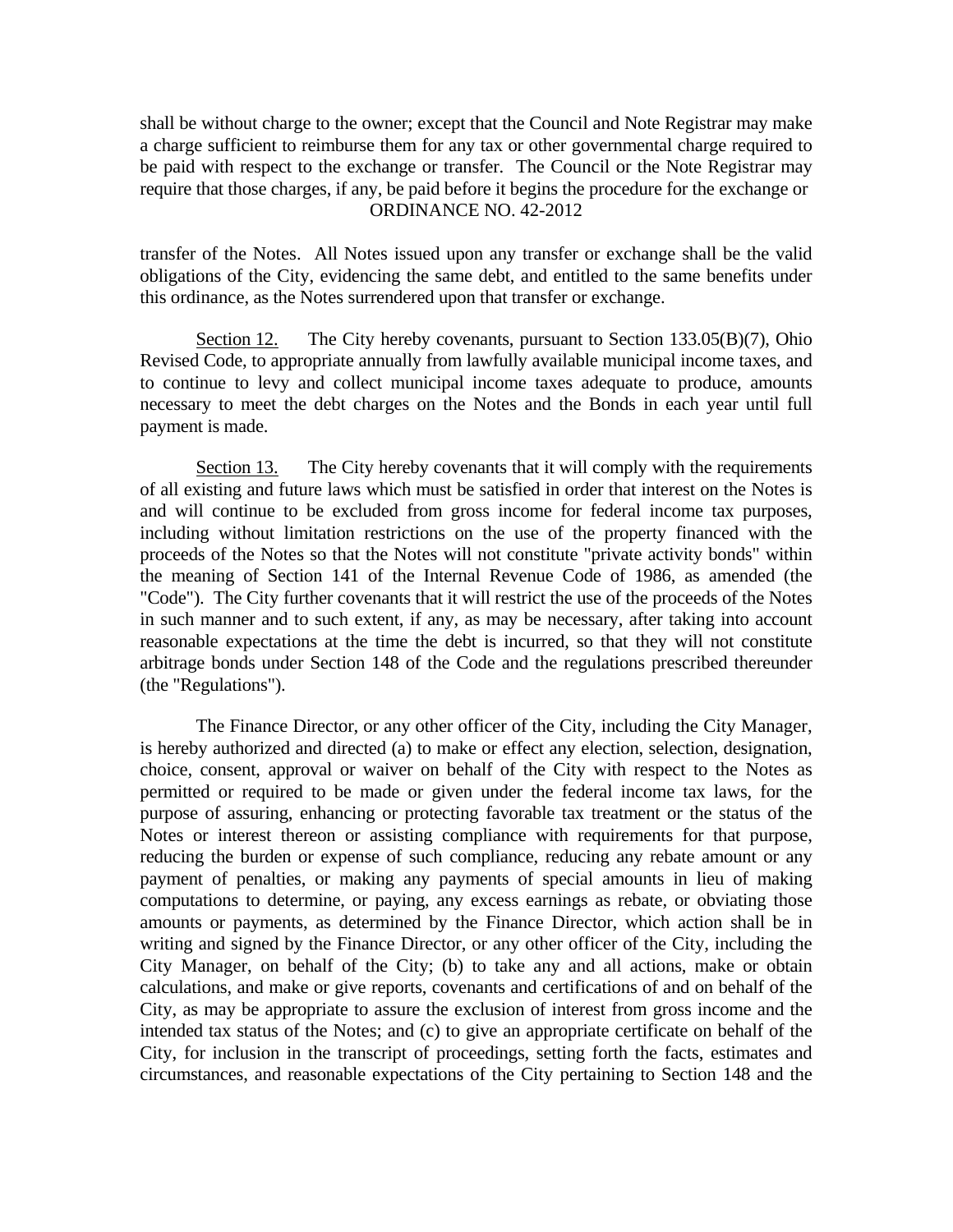Regulations, and the representations, warranties and covenants of the City regarding compliance by the City with Sections 141 through 150 of the Code and the Regulations.

## ORDINANCE NO. 42-2012

 The Finance Director shall keep and maintain adequate records pertaining to investment of all proceeds of the Notes sufficient to permit, to the maximum extent possible and presently foreseeable, the City to comply with any federal law or regulation now or hereafter having applicability to the Notes which limits the amount of Note proceeds which may be invested on an unrestricted yield or requires the City to rebate arbitrage profits to the United States Department of the Treasury. The Finance Director of the City is hereby authorized and directed to file such reports with, and rebate arbitrage profits to, the United States Department of the Treasury, to the extent that any federal law or regulation having applicability to the Notes requires any such reports or rebates.

Section 14. The officer having charge of the minutes of the Council and any other officers of the Council, or any of them individually, are hereby authorized and directed to prepare and certify a true transcript of proceedings pertaining to the Notes and to furnish a copy of such transcript to the Original Purchaser. Such transcript shall include certified copies of all proceedings and records of the Council relating to the power and authority of the City to issue the Notes and certificates as to matters within their knowledge or as shown by the books and records under their custody and control, including but not limited to a general certificate of the Clerk of Council and a no-litigation certificate of the City Manager and the Finance Director, and such certified copies and certificates shall be deemed representations of the City as to the facts stated therein.

Section 15. It is hereby found and determined that all formal actions of this Council concerning and relating to the adoption of this ordinance were adopted in an open meeting of this Council, and that all deliberations of this Council and of any of its committees that resulted in such formal action, were in meetings open to the public, in compliance with all legal requirements including Section 121.22 of the Ohio Revised Code.

Section 16. It is hereby determined that all acts, conditions and things necessary to be done precedent to and in the issuing of the Notes in order to make them legal, valid and binding obligations of the City have happened, been done and been performed in regular and due form as required by law; that the full faith, credit and revenue of the City are hereby irrevocably pledged for the prompt payment of the principal and interest thereof at maturity; and that no limitation of indebtedness or taxation, either statutory or constitutional, has been exceeded in issuing the Notes.

Section 17. The Clerk of Council is hereby directed to forward a certified copy of this ordinance to the Auditor of Franklin County, Ohio.